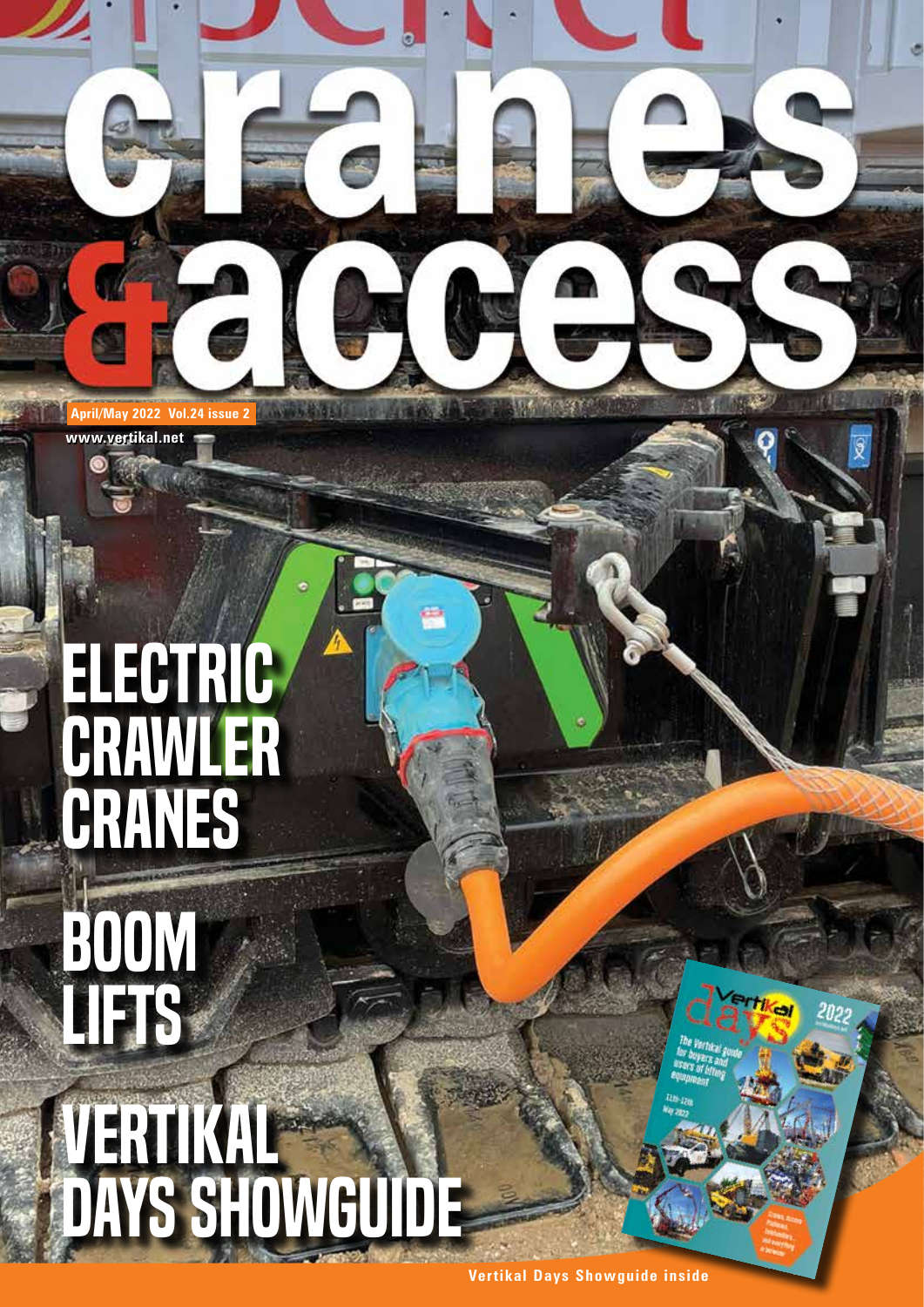

**STRENGTH THROUGH EXPERIENCE SINCE 1930** 

### **KOBELCO G-Series**

- . EU Stage 4 or EU Stage 5 compliant Power Plant.
- . Up to 25% reduction in fuel consumption thanks to G-mode. 3 new Energy Saving Systems from KOBELCO: G-Engine, G-Wrich and Auto-Idle-Stop.
- · Fromonte, luxurious, spacious cab with Joysticks.
- · Endo precision in costituting leads.
- · Univaliad smooth operating comfort.
- o Dual ormo flow for clamshell, brusket or material handling".
- o While, lenge-cenerally wincluss improve spacifing and extend wire roots life.
- o Large, colour monitor with obsequence provides on standing visibility and homediate comprehension of essential operating data.
- o Fast assembly and disassembly.
- o hawaitre, lew weight upper trans and body within an Tenson with.
- · Tachrebroacanders
- · Over-swing preventative device.<sup>•</sup>
- · Machine inclination sensor."
- · Comfarmacht detect system."
- · Effetantifransmrt.
- o Low maintenance.
- · Excellent reliability.
- · Worldwide service.
- <sup>o</sup> aptonal items

KOBELCO CONSTRUCTION<br>MACHINERY MIDDLE EAST AND Sharjah, U.A.E.<br>Tel: +971-4-298-2020

**AFRICA FZCO** 

nezaki.kentaro@kobelco.com

**KOBELCO CONSTRUCTION MACHINERY U.S.A INC.**<br>Tel: +1-281-888-8430 jack.fendrick@kobelco.com

**KOBELCO INTERNATIONAL (S) CO., PTE. LTD. Singapore** Tel: +65-(0)6268-1308 hirakawa.takemichi@kobelco.com

**KOBELCO CONSTRUCTION MACHINERY** EUROPE B.V. FOR EUROPE, RUSSIA, CIS<br>Tel: +31-(0)36-549-5510 jos.verhulst@kobelco.com

**KOBELCO CONSTRUCTION MACHINERY** EUROPE B.V. FOR U.K., IRELAND AND<br>SOUTH AFRICA Tel: +44-(0)1342-301122 mark.evans@kobelco.com

Welcome to the **KOBELCO stand** 



www.kobelcocm-global.com www.kobelco-europe.com

**KOBELCO CONSTRUCTION** MACHINERY CO., LTD. TOKYO, JAPAN Tel: +81-(0)3-5789-2121 intisales cr@kobelconet.com

**KOBELCO CONSTRUCTION** EQUIPMENT INDIA PVT. LTD.<br>Tel: +91-120-4079900 miyashita@kobelconet.com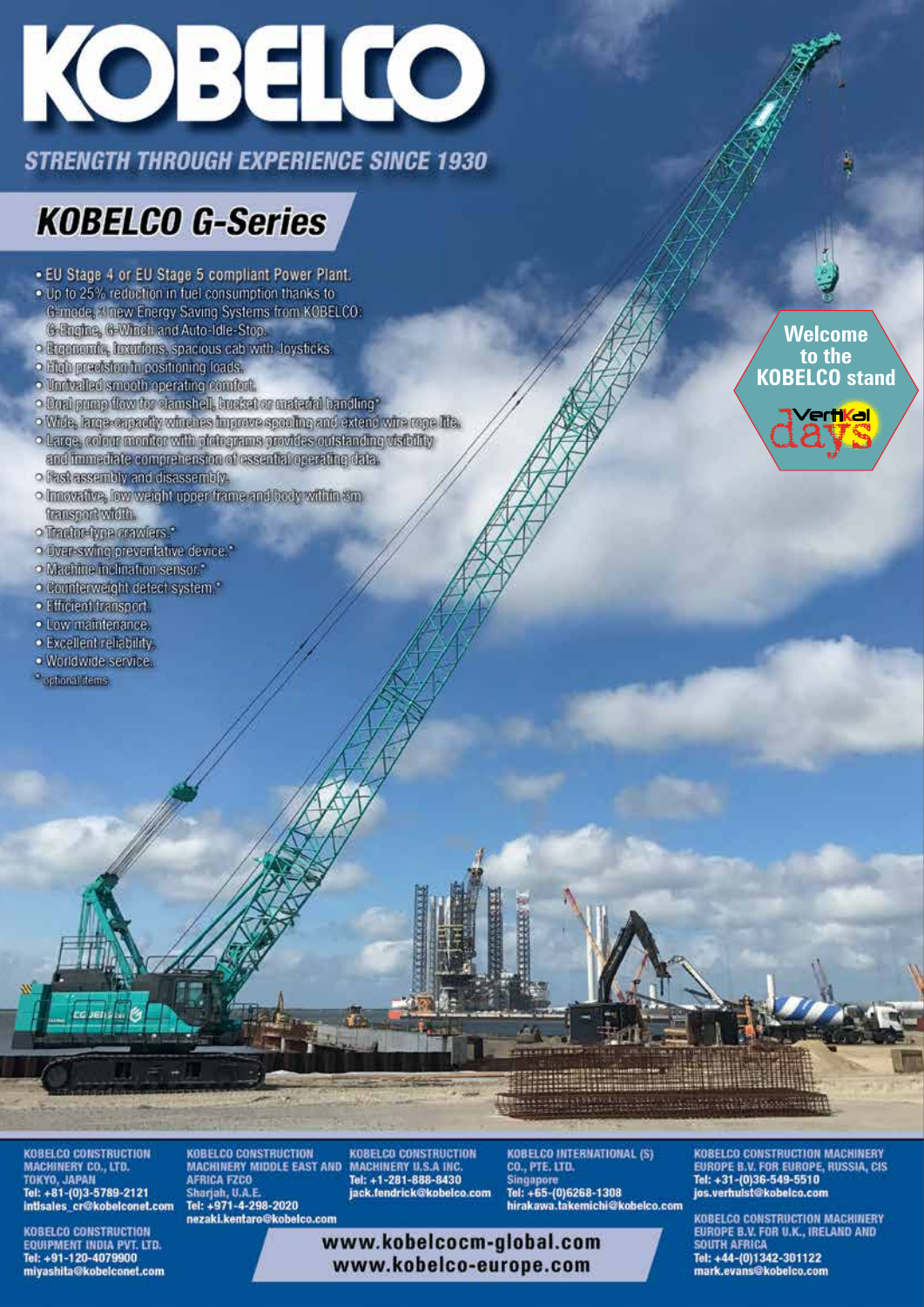







# CONTENTS

### **COMMENT 5 NEWS 6**

Liebherr announces all-new 2,500t crawler, Haulotte enters low level sector, Mecaplus allelectric self-levelling boom, Marchetti electric crawler cranes, New Potain MCT 805, New Grove telecrawler, 100t Liebherr LR 1100.1 crawler, 16ft mast lift from MEC, Electric power for Liebherr LTC 1050-3.1, 'No Oil' Dinglis, Comet spider lift range, New Geda free-standing hoist, Versalift UK takes over Ruthmann distribution, Quinto Cranes calls it a day, Oz safety system for scissors arrives in Europe and financials round-up.

### **Electric crawler cranes 17**

Over the past year there has been a surge in electric crawler crane launches and use on site. We take a look at the latest machines and profile the UK's Select Plant - one of the first to buy Liebherr's Unplugged electric crawler crane - and ask what is it like to own and operate one of these cranes?

### **Boom lifts 27**

The boom lift is celebrating more than 50 years since it was first launched. Here we take a brief look at its history and the increasing number of manufacturers as well as the growing Chinese presence. We also review the latest products including the numerous self-levelling booms now available.

### **Vertikal Days Show Guide 37**

Vertikal Days is back once again at the Peterborough Show Ground and raring to go with a record number of innovations and new products making their World, European and UK debuts. Our comprehensive guide contains everything you need to know about the show, the exhibitors and the products they plan to showcase.

### **HS2 - the reality 95**

A sizeable number of modern crawler cranes are helping construct the UK's HS2 high speed railway, Europe's largest construction project. Nick Johnson reports.

### REGULARS

| <b>IPAF FOCUS</b><br><b>ALLMI FOCUS</b> | 99  |
|-----------------------------------------|-----|
|                                         | 101 |
| <b>PAMSA FOCUS</b>                      | 103 |
| <b>IN THE NEXT ISSUE</b>                | 104 |
| <b>CPA</b>                              | 105 |
| <b>TRAINING</b>                         | 107 |
| <b>BOOKS AND MODELS</b>                 | 109 |
| <b>LETTERS AND OBITUARIES</b>           | 110 |
| <b>WHAT'S ON</b>                        | 115 |
| <b>ONLINE DIRECTORY</b>                 | 118 |
|                                         |     |

### **On the cover**

A new 250 tonne Liebherr LR-1250.1 'Unplugged' crawler crane from Select on charge at the HS2 Old Oak Common site in London. An unimaginable sight just few years ago.



**IN THE NEXT ISSUE** Scheduled for June, the next issue of Cranes & Access will include features on Low level access, Telehandlers, All Terrain cranes, Remote controls and a review of the Vertikal Days Show. If you have any contributions or suggestions to make or are interested in advertising in this issue, please contact our editorial or sales teams.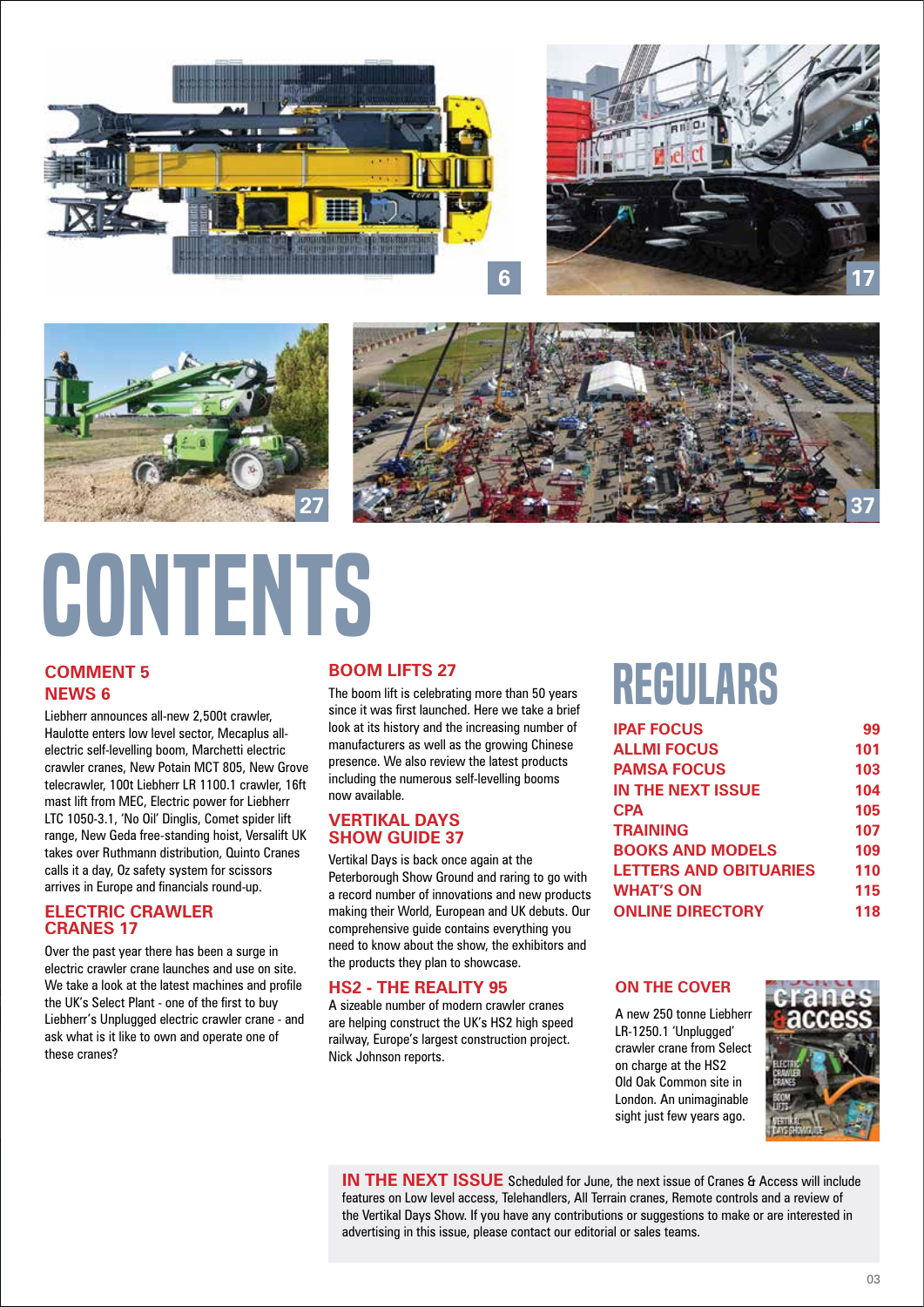

**Promoting the safe and effective** use of powered access

## **GET YOUR PAL CARD** ON YOUR PHONE! **WITH IPAF'S NEW APP**





### www.ipaf.org/ePAL

- Free to download
- . For all PAL Card holders
- Digital wallet for IPAF licences & qualifications
- · Digital logbook
- Show & share your credentials
- Convenient
- Best practice tips & advice

# **DOWNLOAD NOW**

Scan here or search your<br>app store for 'ePAL' >> 日 論論 口器